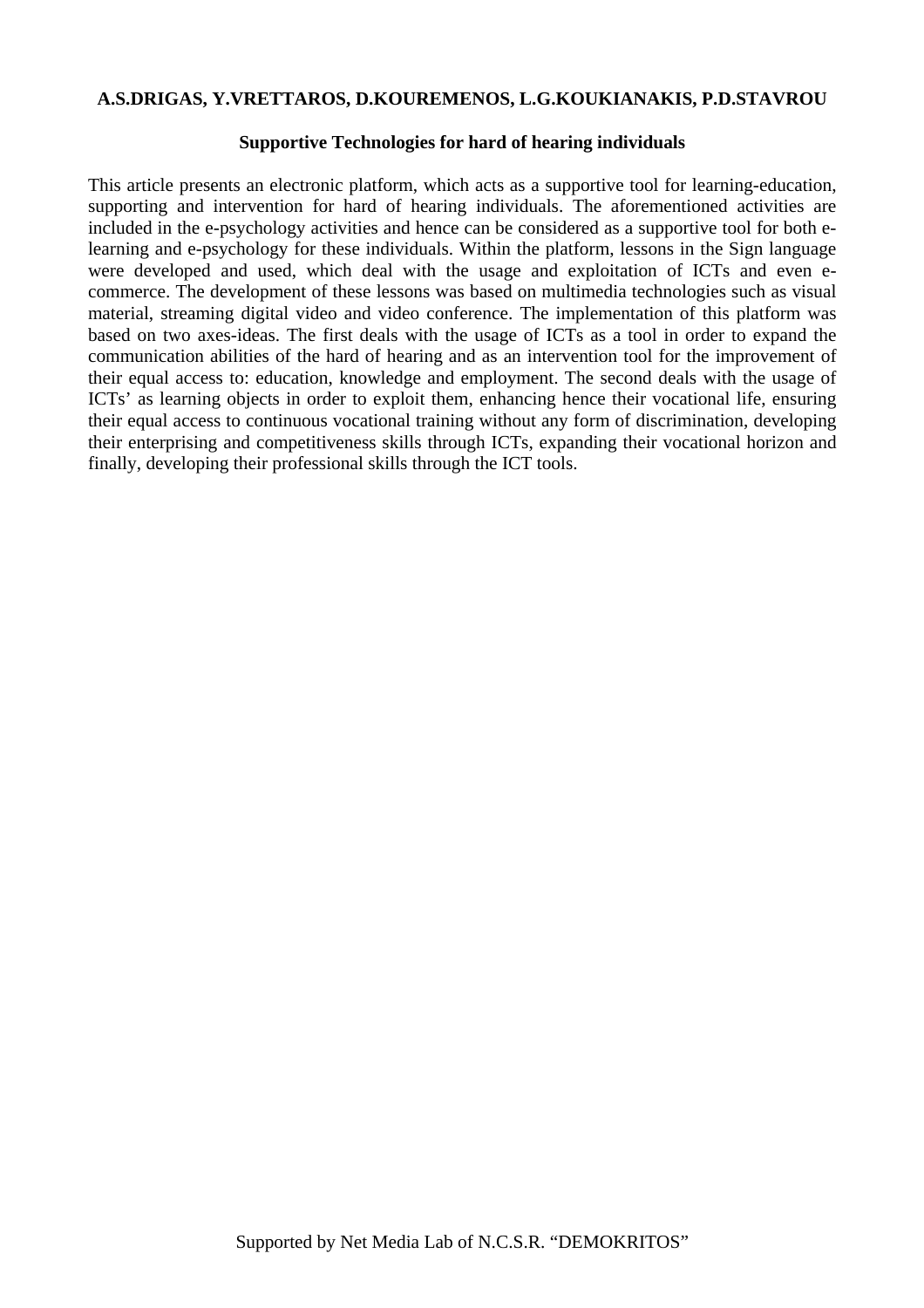**Supportive Technologies for hard of Technologies for hard of hearing individuals hearing individuals**

> **A.S.DRIGAS, Y.VRETTAROS, A.S.DRIGAS, Y.VRETTAROS, D.KOUREMENOS, L.G.KOUKIANAKIS, P.D.STAVROU P.D.STAVROU**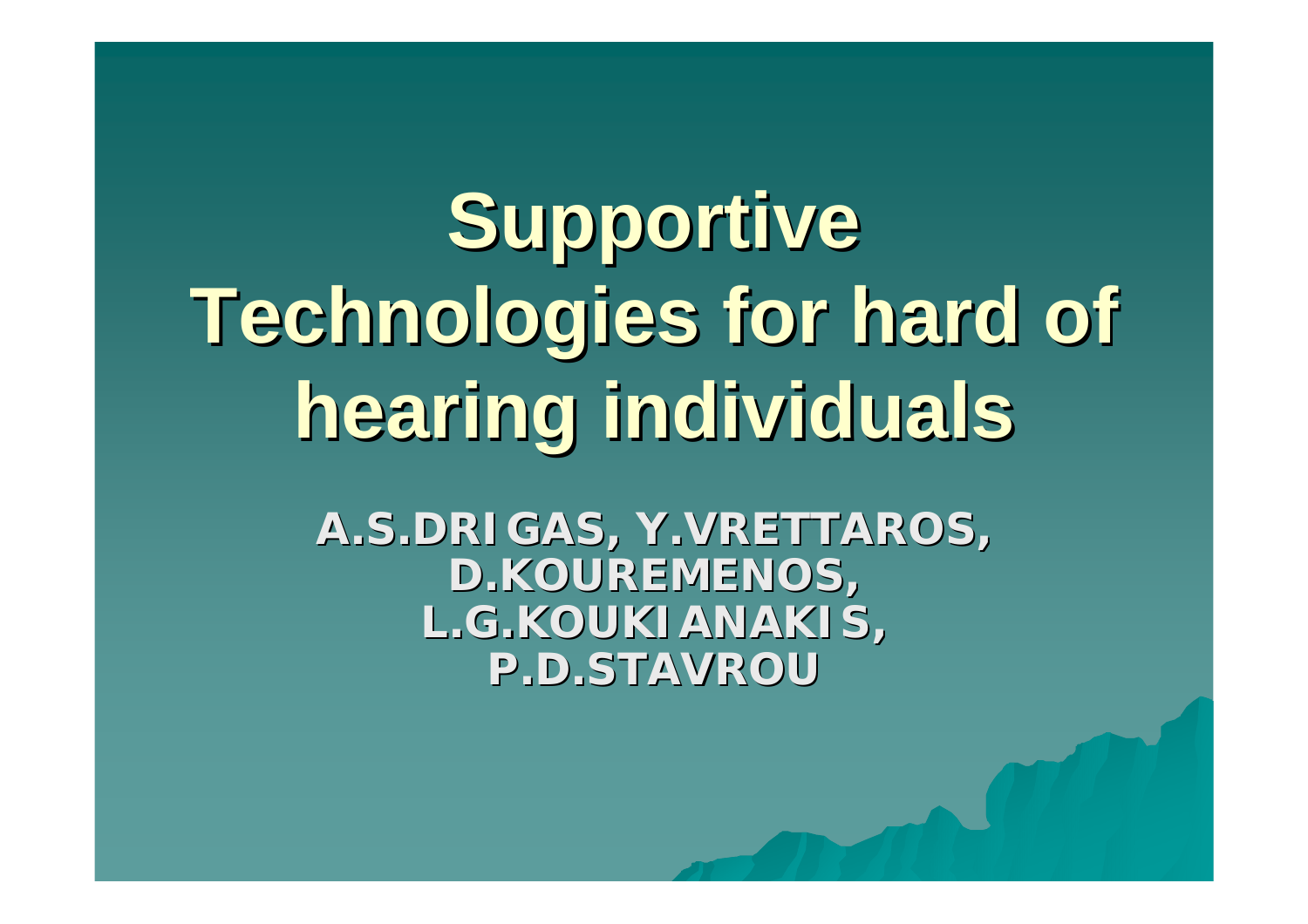

 $\rightarrow$  This article presents an electronic platform, which acts as a supportive tool for e-learning-education, supporting and intervention for hard of hearing individuals.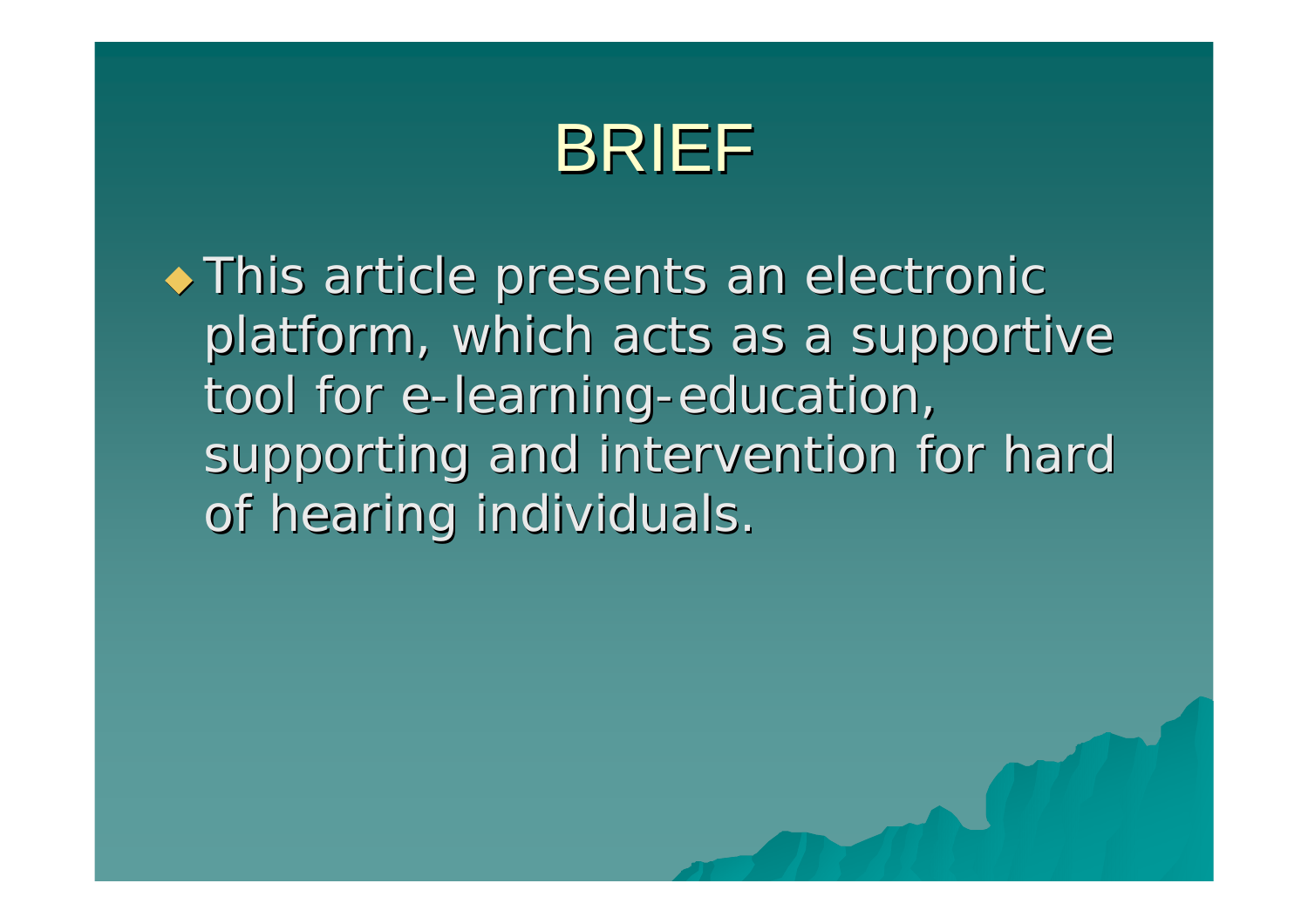

 **Distance and life-long training Environment:** we developed distance and life-long training Environment for the deaf people in the e-commerce and new technologies sector via e-learning tools.

#### **Equal rights :**

The support of the **equal rights** of Deaf people for their access and real attendance in the professional training.

#### **New professional fields:**

The creation of a passage for these individuals into the new professional fields via their training with specialized<br>knowledge and dexterities in the use of the continuously developing sectors of e-learning and electronic Trade (e-<br>commerce).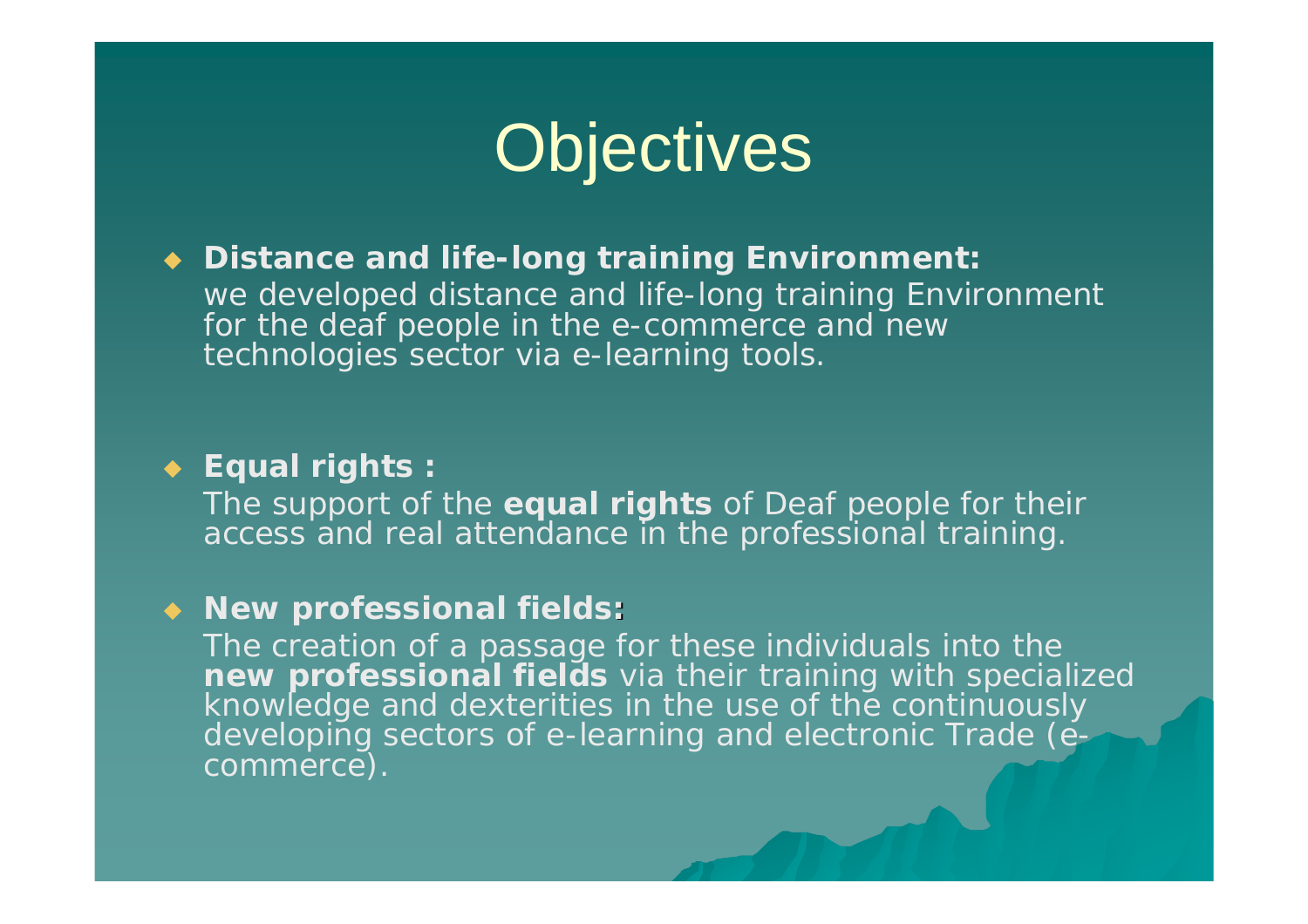# Platform (1)

- Within the platform, lessons in the Sign language were developed and used, which deal with the usage and<br>exploitation of ICTs and even e-commerce.
- ◆ The e-Learning environment for the Deaf People is adapted to their capabilities and communication abilities via the Sign Language. The environment is based on the usage of the advanced teleconference services of<br>Internet (network virtual classroom) and offers a sum of facilities and services that are able to support, via an easy and friendly way, education and training in the form of life long and continuing education for the Deaf People.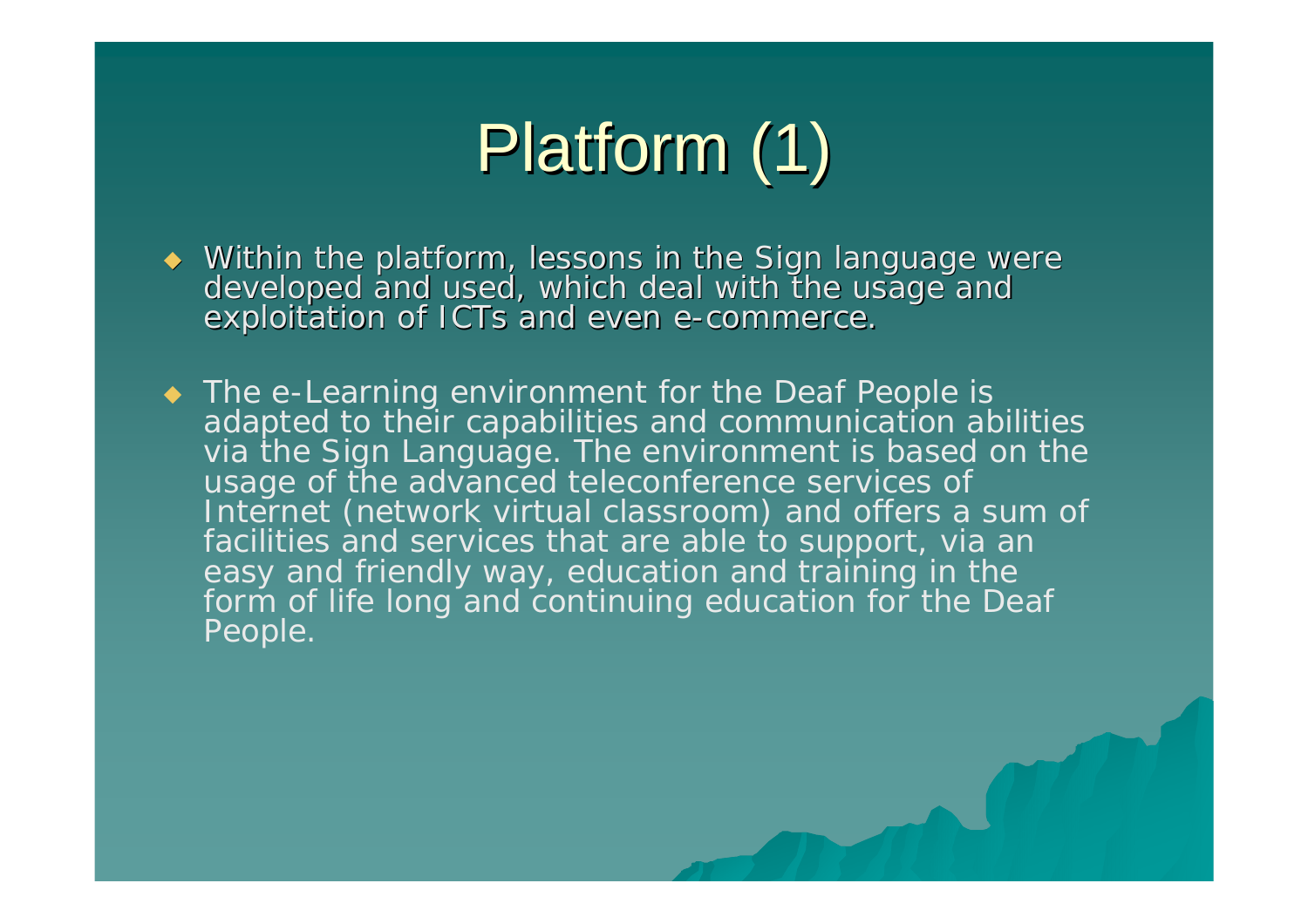# Platform (2)

| M,<br>日 ×<br>$\odot \textbf{X} \odot \textbf{X} \odot \textbf{X} \odot \textbf{X} \odot \textbf{X}$<br>$\overline{\phantom{a}}$                                                                                                                                                                                                                                          |
|--------------------------------------------------------------------------------------------------------------------------------------------------------------------------------------------------------------------------------------------------------------------------------------------------------------------------------------------------------------------------|
| e-Delfe<br>» Συνδεδεμένος ως: student<br>» Αποσύνδεση<br><b>DELFE Course Server</b>                                                                                                                                                                                                                                                                                      |
| 2 Τα Μαθήματα μου   2 Προτιμήσεις   12 Προφίλ   2 Εξερεύνηση Μαθημάτων   78 Αναζήτηση<br><b>22</b> Εισερχόμενα<br><b>Bondera</b><br><b>EVALUATED INTERNET WAS ARRESTED FOR THE PART OF STATE OF STATE OF STATE OF STATE OF STATE OF STATE OF STATE OF STATE OF STATE OF STATE OF STATE OF STATE OF STATE OF STATE OF STATE OF STATE OF STATE OF STATE OF STATE OF ST</b> |
| ΕΙΣΑΓΩΓΗ ΣΤΟ ΙΝΤΕΡΝΕΤ                                                                                                                                                                                                                                                                                                                                                    |
| (π) Αρχή (χ) Εργαλεία (Φ) Πόροι (π) Συζητήσεις (Φ) Χάρτης Ιστόχωρου<br>Αρχή                                                                                                                                                                                                                                                                                              |
| <b><i><sup>2</sup></i>   volyua Mevoù</b>                                                                                                                                                                                                                                                                                                                                |
| $\mathbb{Z}$<br>Επόμενο: 1 Καλως Ήρθατε (→)                                                                                                                                                                                                                                                                                                                              |
| <b>* ΕΙΣΑΓΩΓΗ ΣΤΟ INTEPNET</b>                                                                                                                                                                                                                                                                                                                                           |
| Καλως Ήρθατε<br>Αυτό είναι κάποιο προεπιλεμένο περιεχόμενο. Δείτε <u>Περί Βοηθείας</u> για πηγές πληροφορίών σχετικά με τη χρήση του<br>συστήματος.<br>$\left( r\right)$<br>$\circledcirc$<br>0<br>◉                                                                                                                                                                     |
| Βοτάλη Πέμπτη Δεκέμβριας 23, 2004                                                                                                                                                                                                                                                                                                                                        |
| Επόμενο: 1 Καλως Ήρθατε (→<br>o                                                                                                                                                                                                                                                                                                                                          |
| Mετάφραση σε: English   Dansk   Greek   Frannais<br>Web site engine's code is copyright @ 2004 eDelfe0. Flapi eDelfe.<br>Για γενική βοήθεια περί της χρήσεως του συστήματος επισκεφθείτε το επίσημο <u>«Delfe μάθημα</u> .                                                                                                                                               |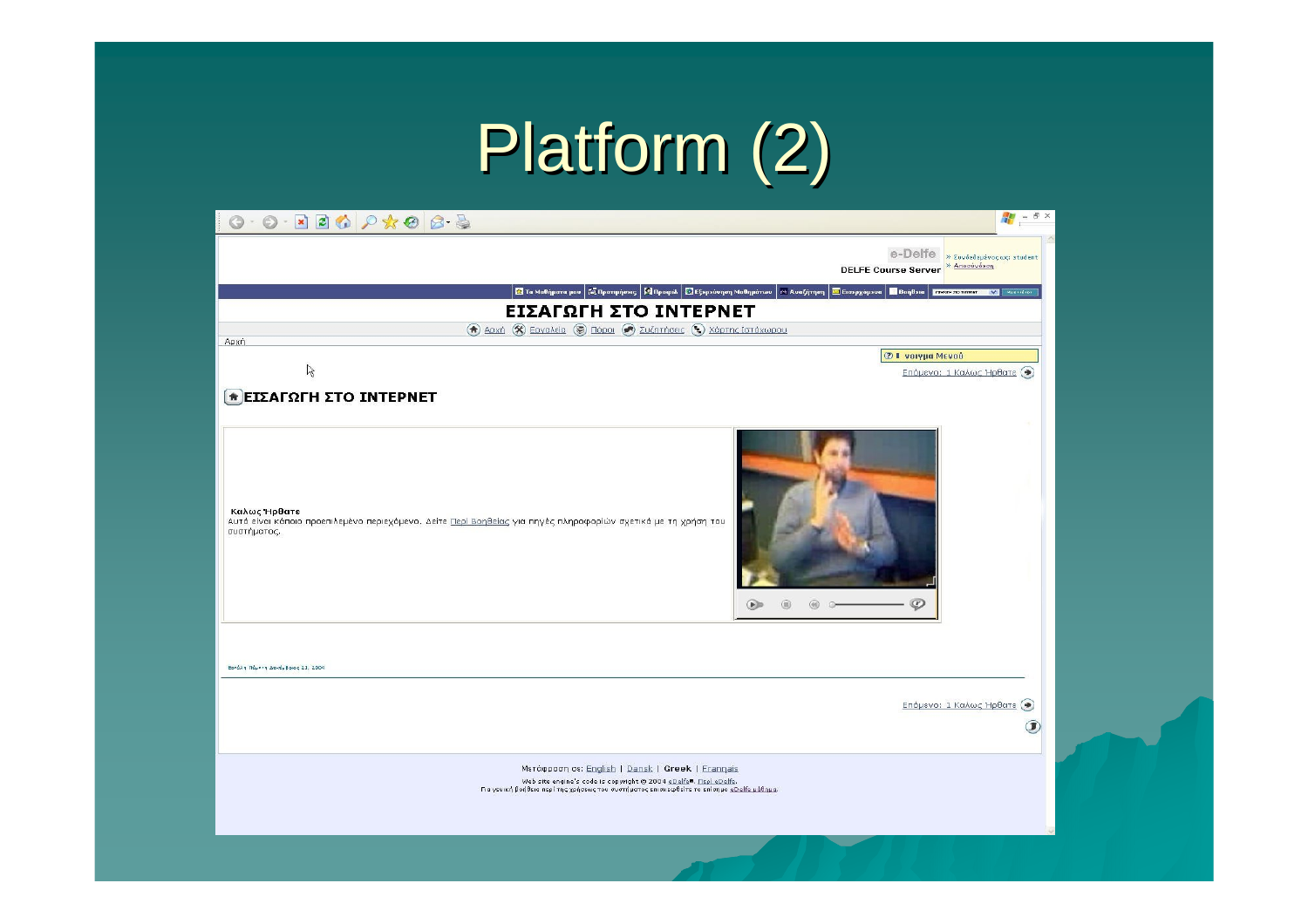## Axes-ideas (1)

 $\blacklozenge$  The first deals with the usage of ICTs as a tool in order to expand the **communication abilities communication abilities** of the hard of hearing and as an intervention tool for the **improvement of their equal access to: education, knowledge and employment employment**.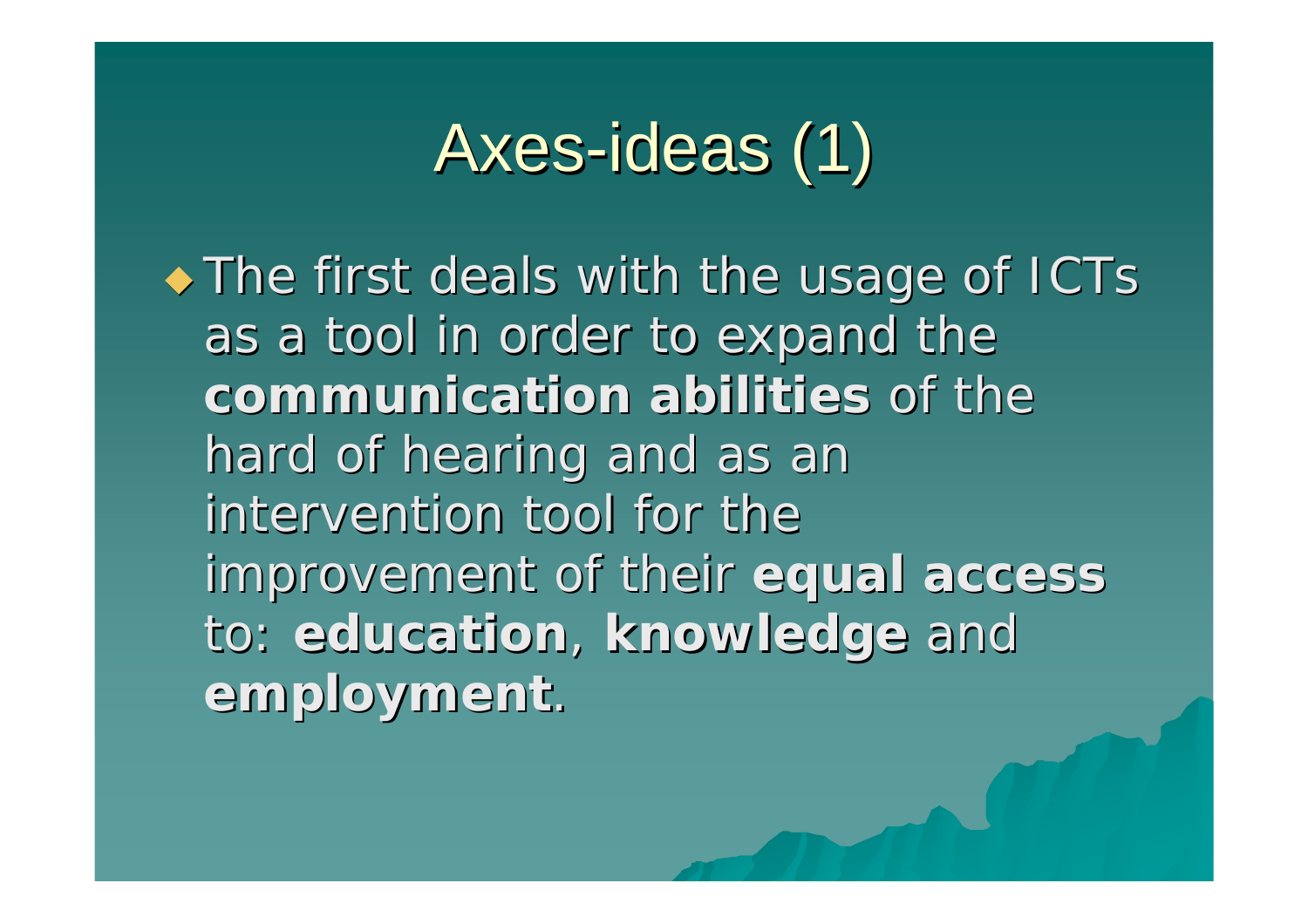## Axes-ideas (2)

 $\blacklozenge$  The second deals with the usage of ICTs' as learning objects in order to exploit them, enhancing hence their vocational **life**, ensuring their equal access to **continuous vocational continuous vocational training training** without without any form of discrimination, developing their enterprising and competitiveness skills through ICTs, expanding their vocational horizon and finally, developing their professional skills through the ICT tools.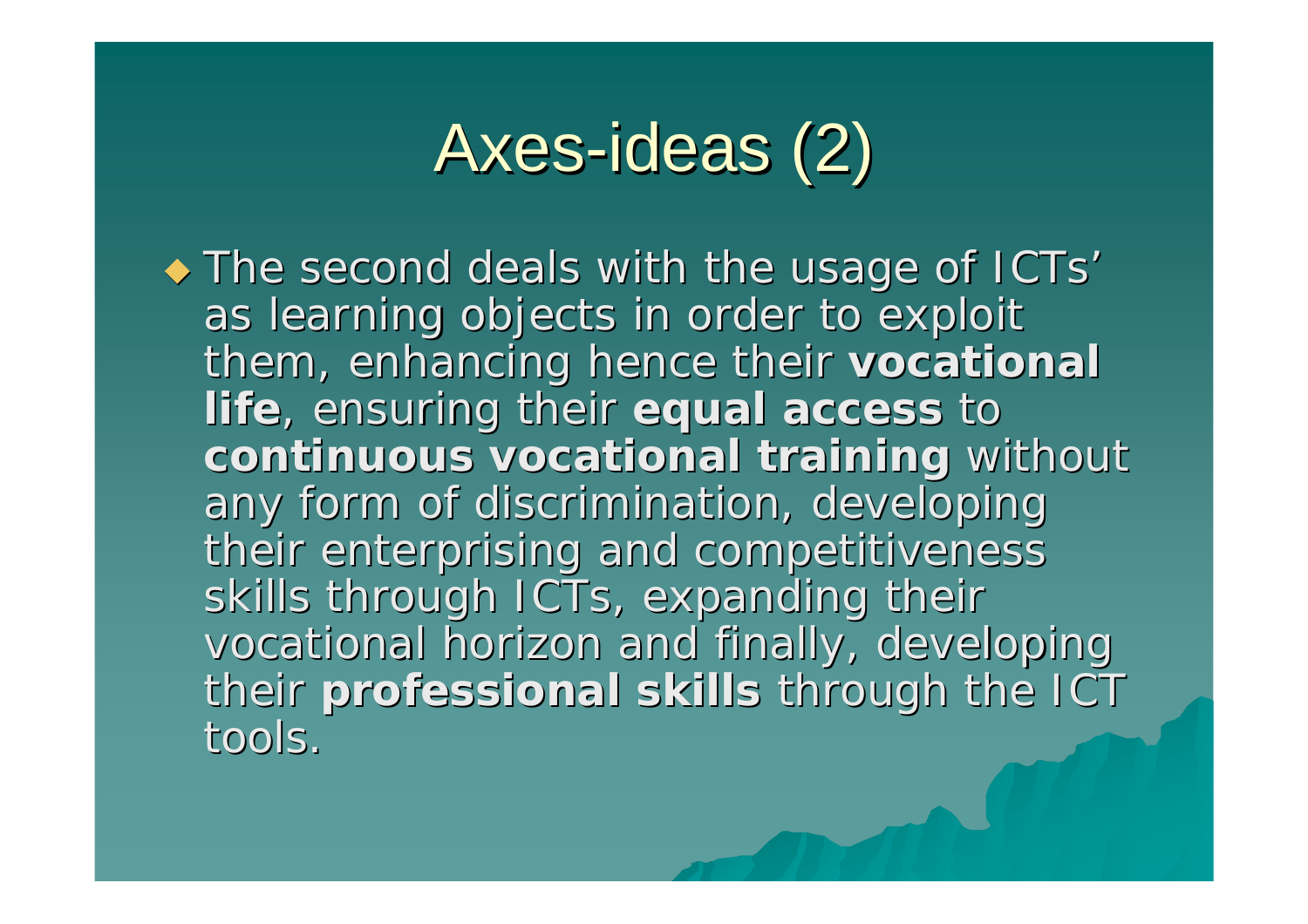

 $\rightarrow$  "Introduction to Internet" **Lessons in real classroom**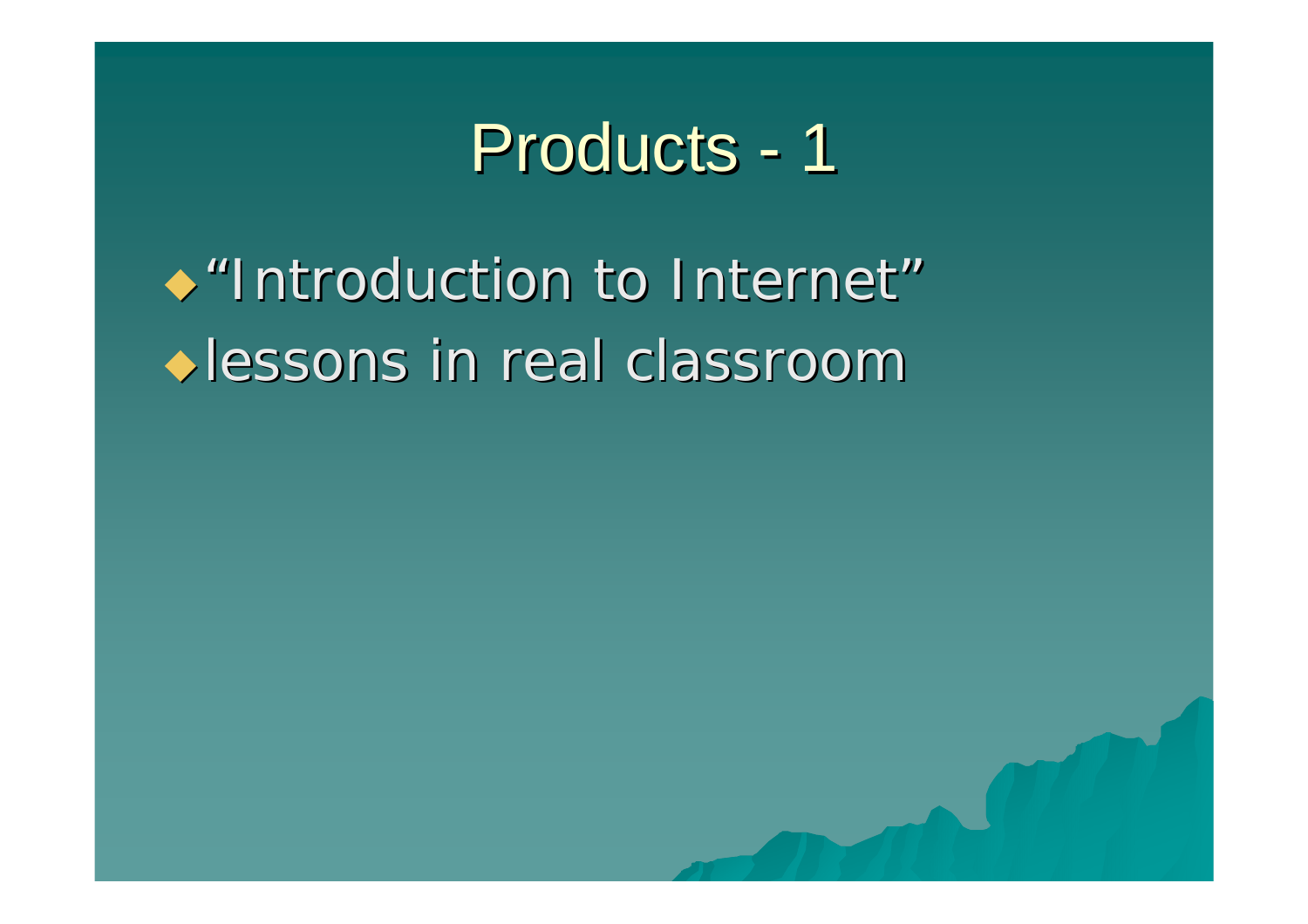

 $\rightarrow$  "Introduction to E – learning" **Iessons in real classroom.**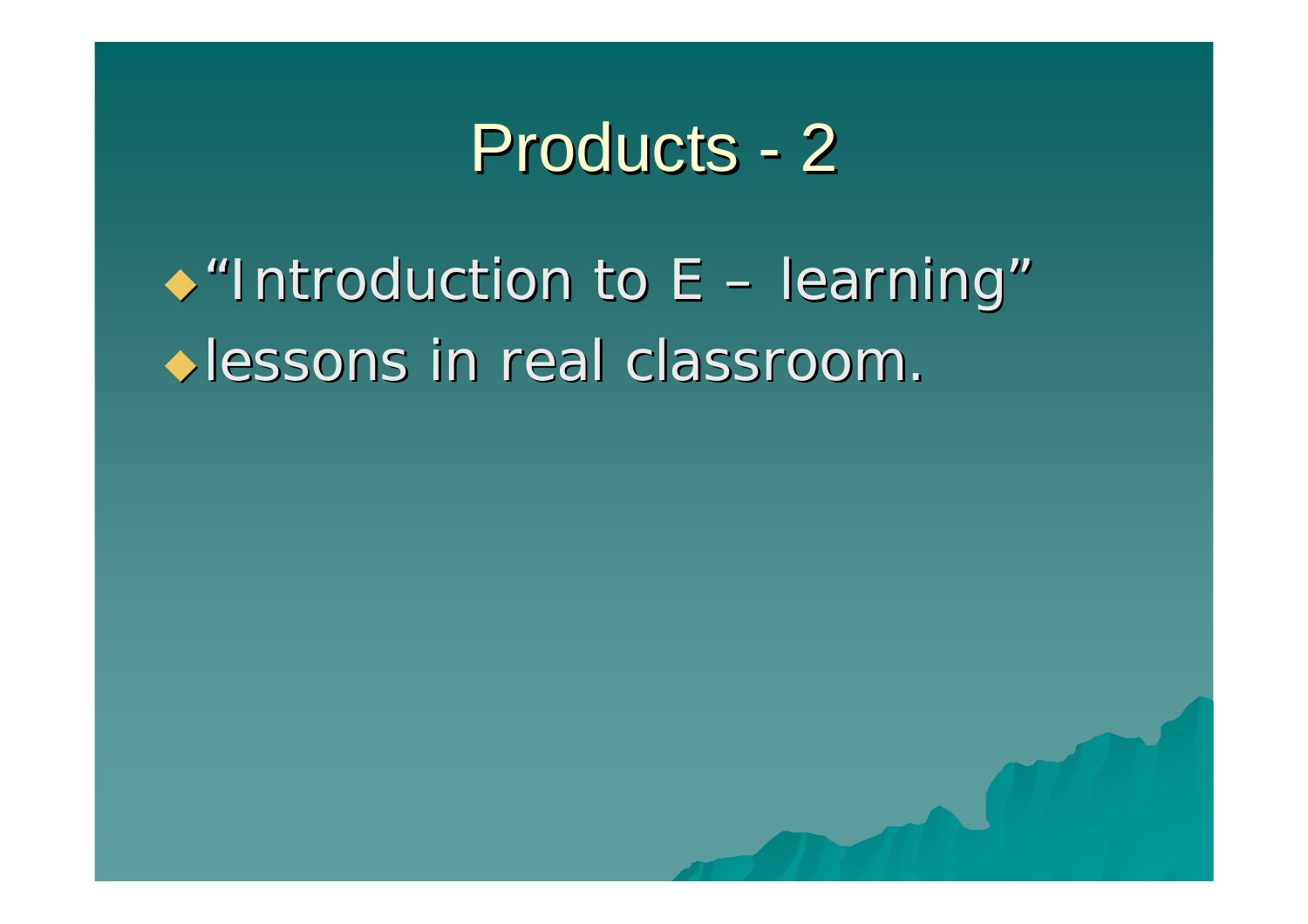

 $\rightarrow$  "Introduction to Internet" **Iesson in Virtual Classroom.**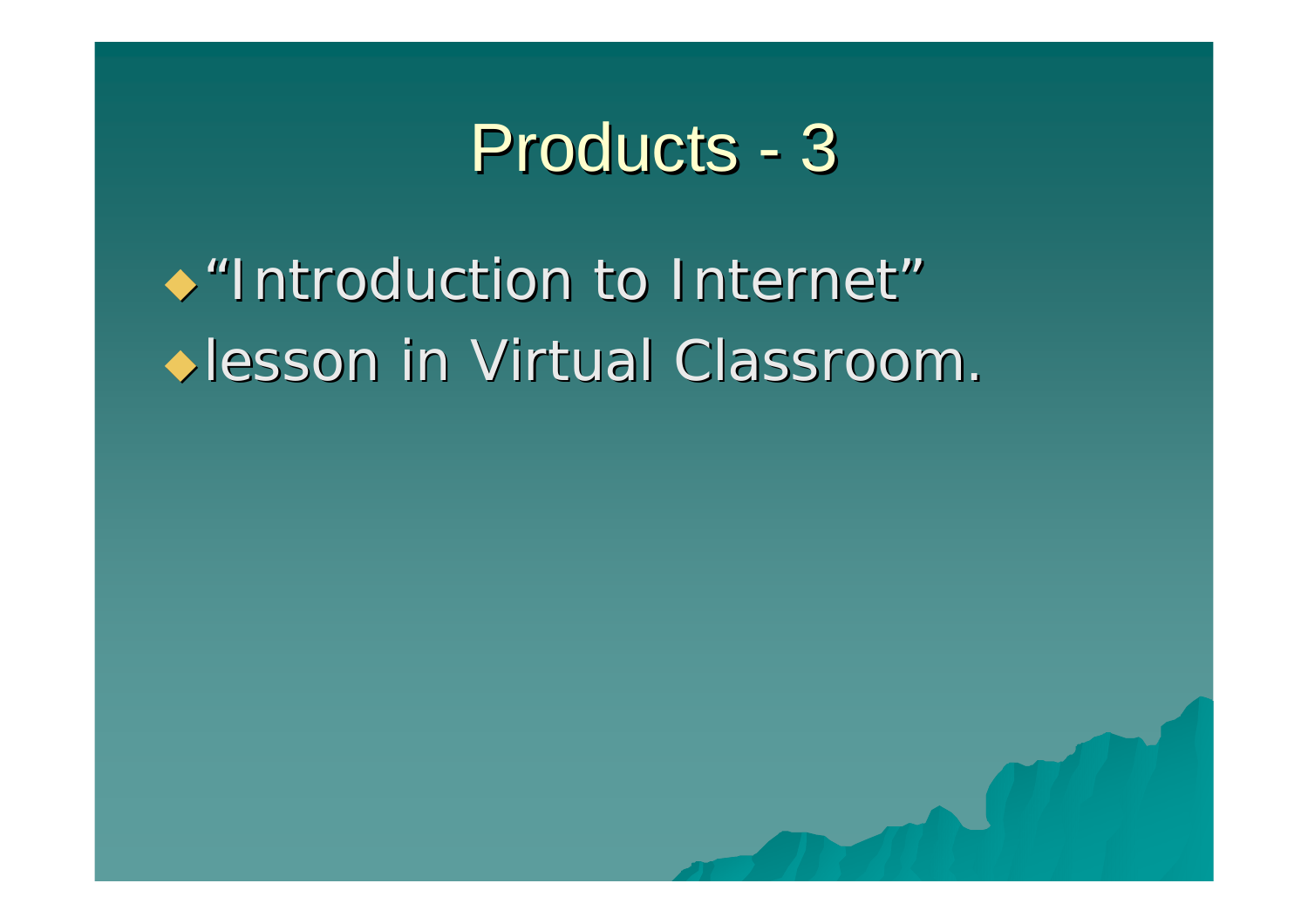### Products - 4

 $\triangle$  E- commerce **In Virtual Classroom.** Allessons in Virtual Classroom.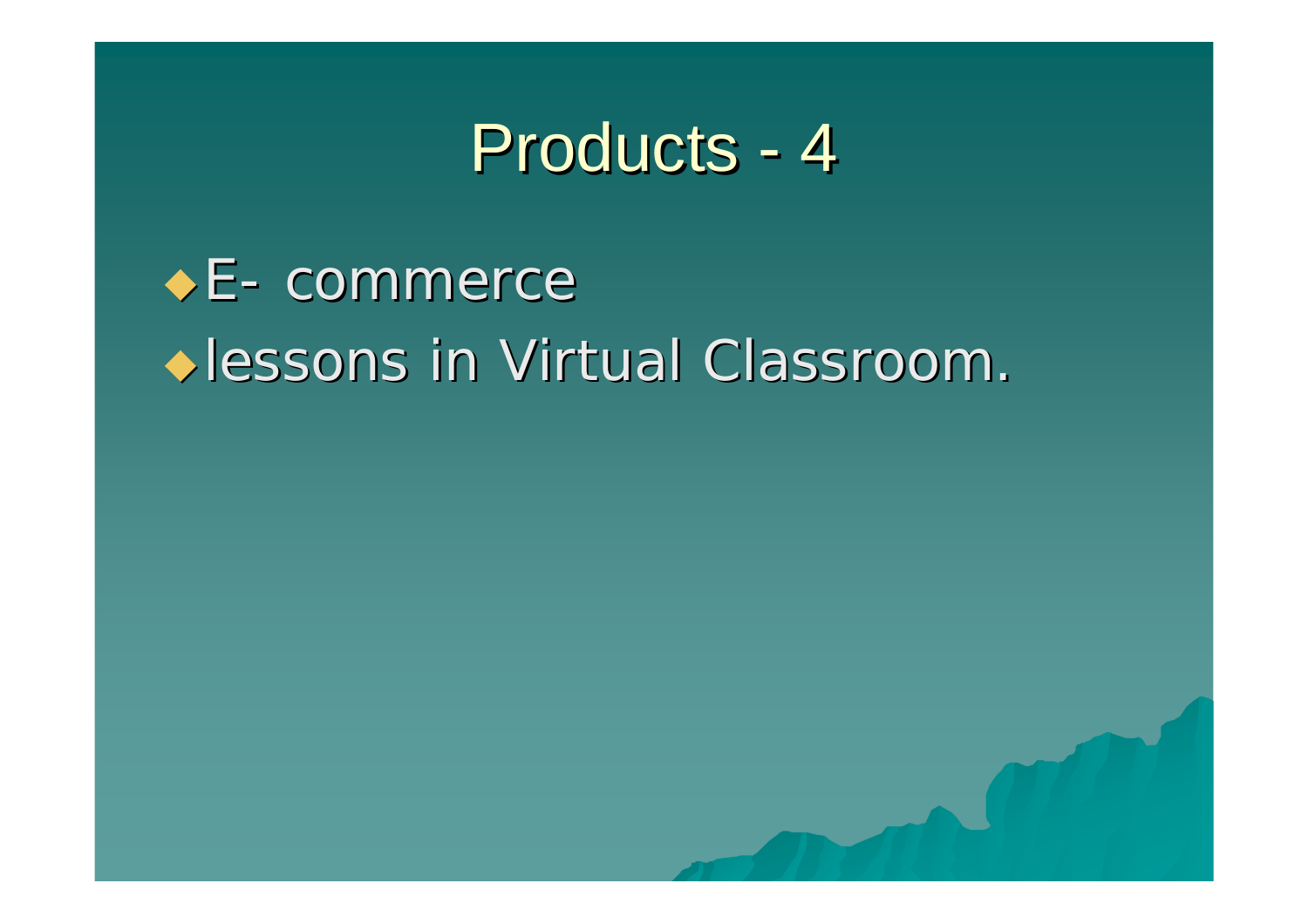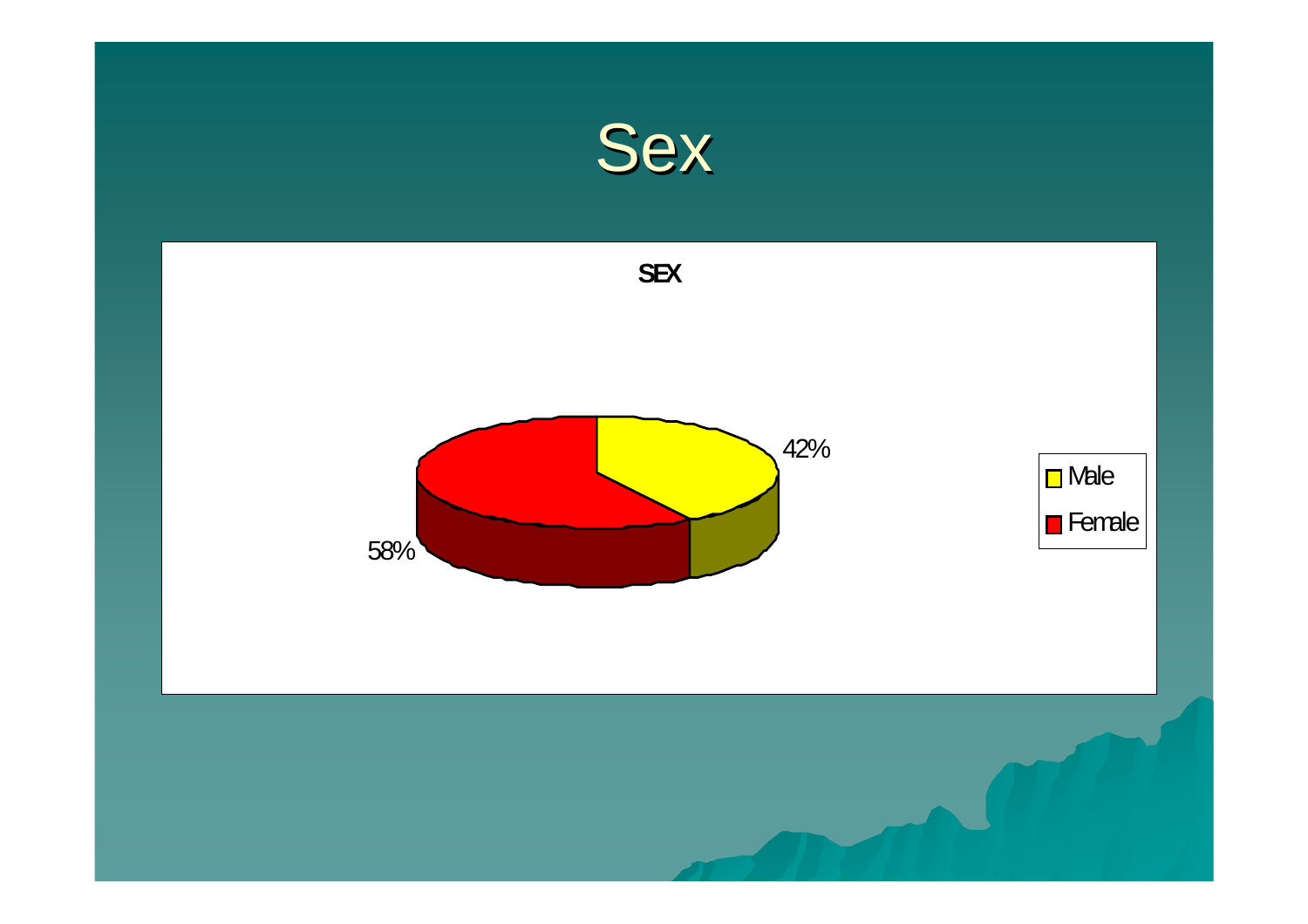

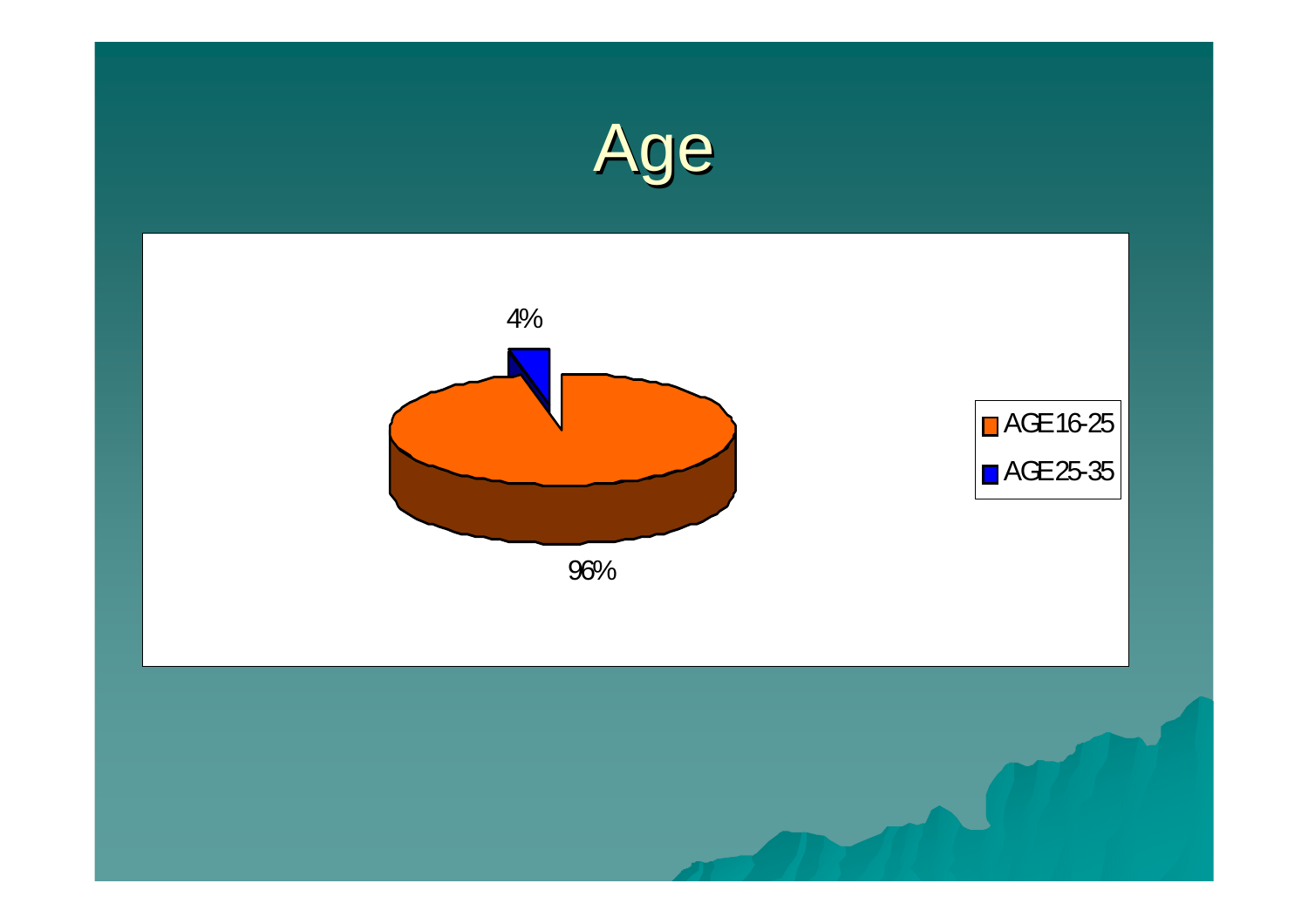### **Education**

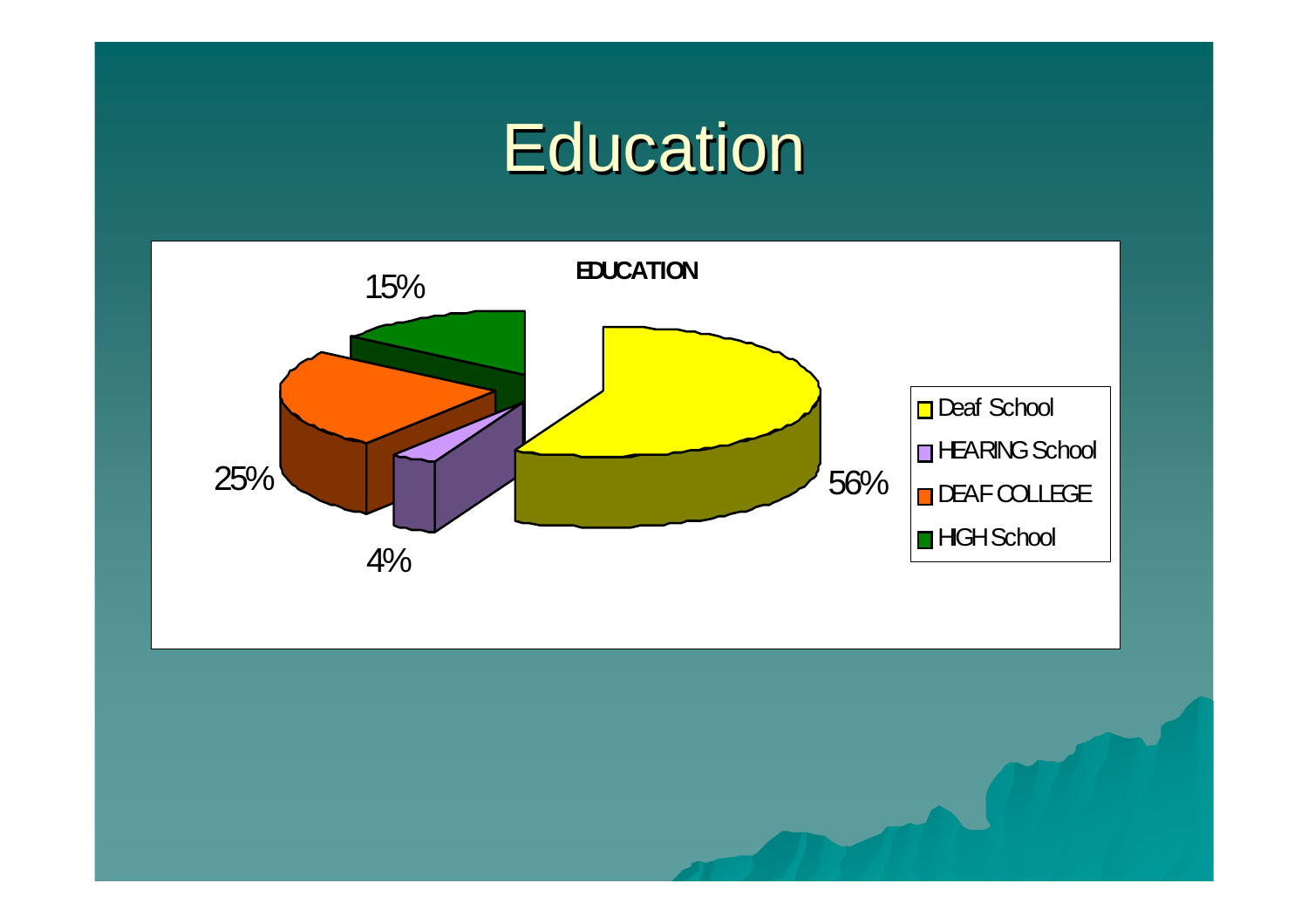## Job

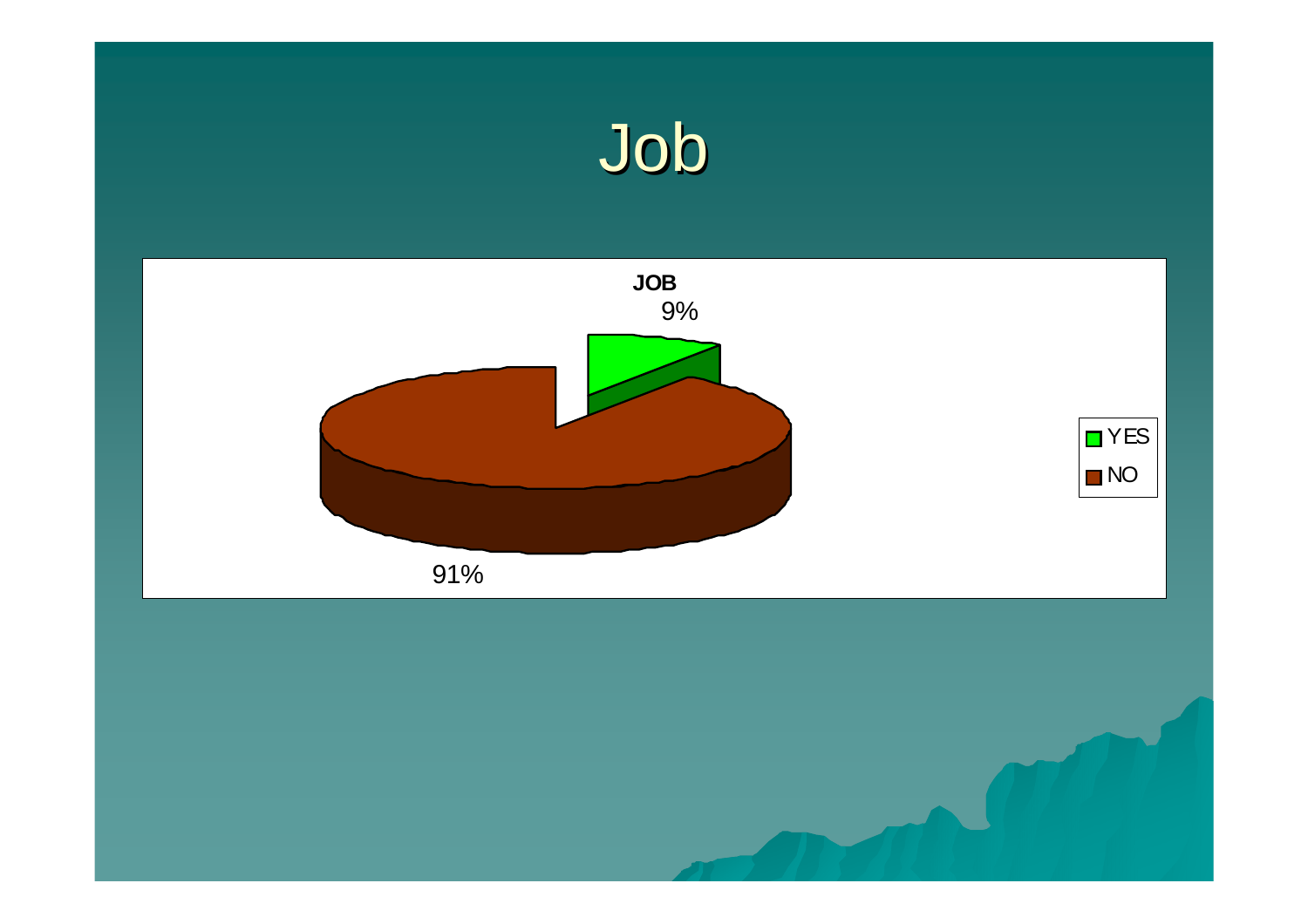## Linguistic dexterities



 $\rightarrow$  The deaf individuals do not have the linguistic dexterities for the use of<br>possibilities of internet.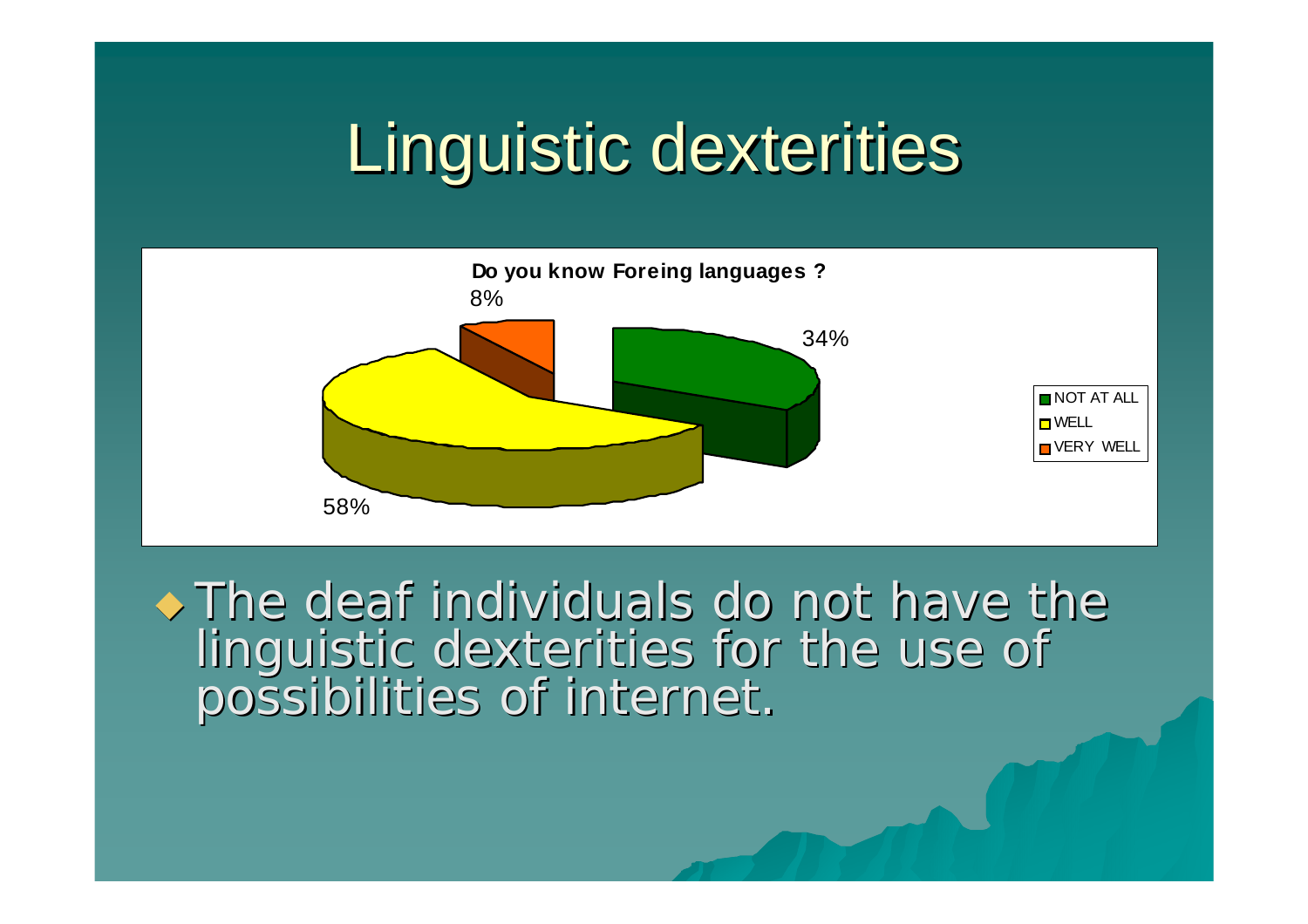## Sign Language



 $\rightarrow$  The Sign language constitutes the best way of facilitation of hearing impaired in the use of technological possibilities of internet. possibilities of internet.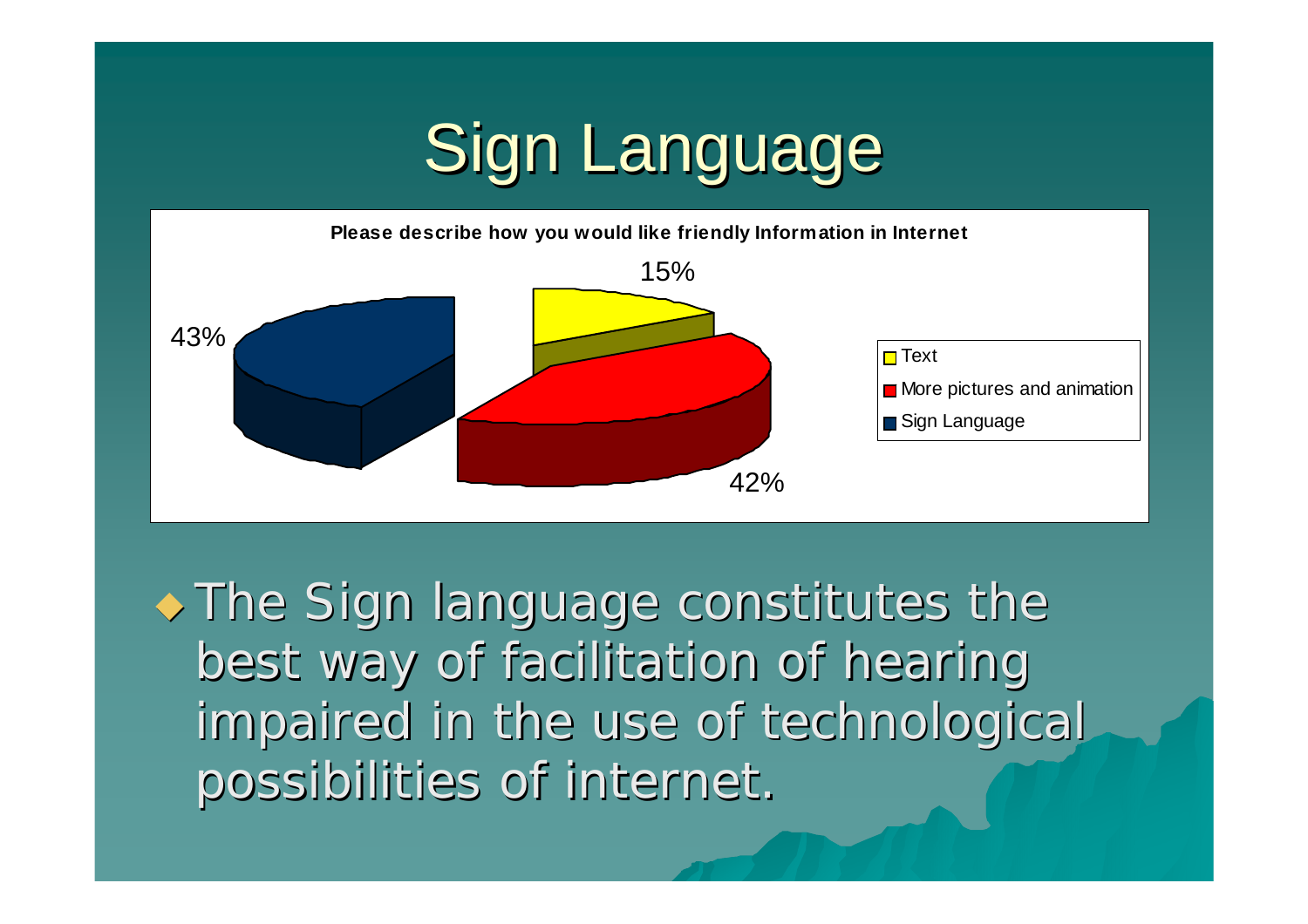

#### **Are you interesting in the future to learn one or all of the below ?**



 $\blacklozenge$  The deaf individuals have particular interest they are educated in future in the use of applications e -- learning, e- commerce and e- government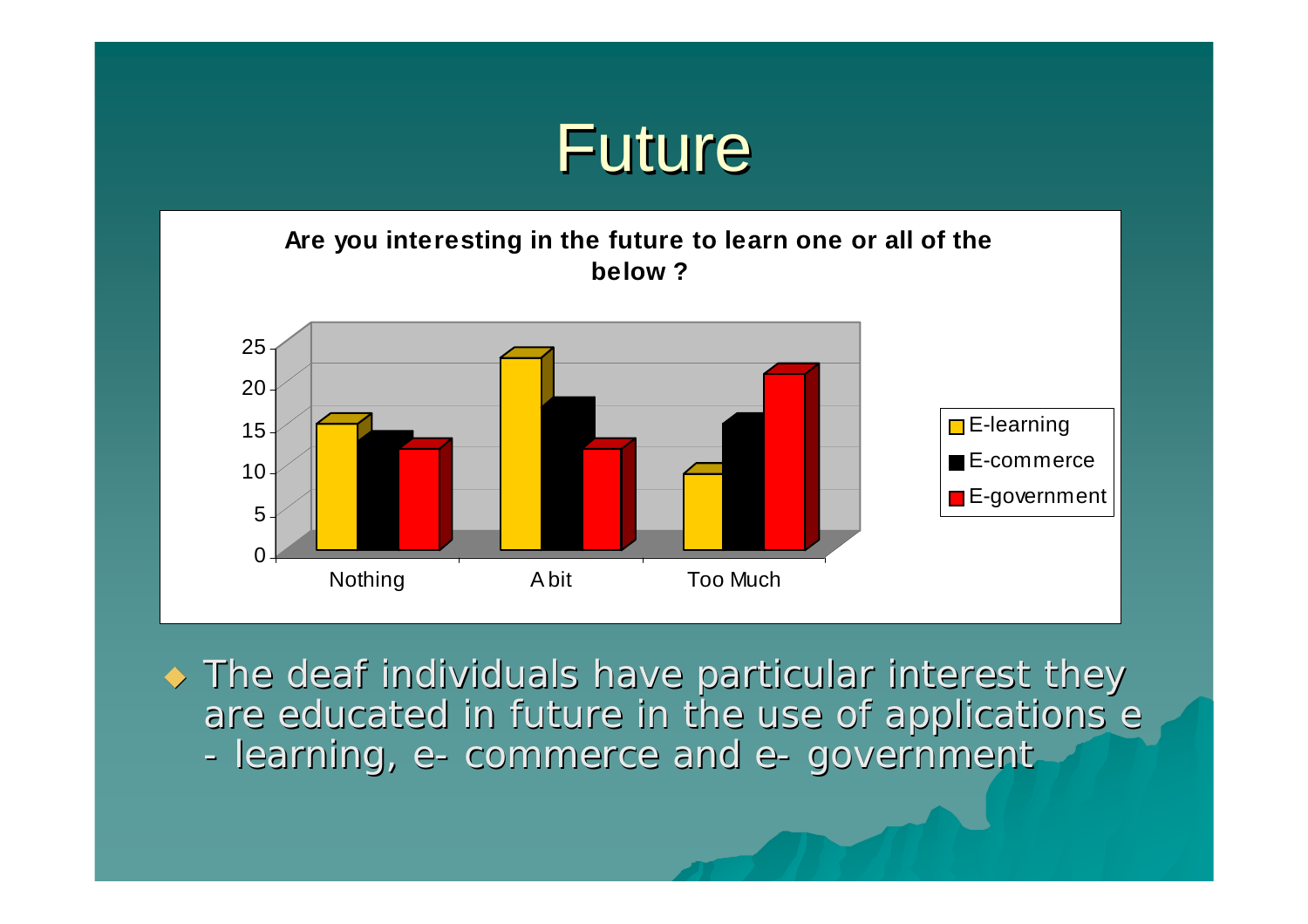



 $\rightarrow$  The deaf individuals believe that the use of new technologies, is importance for their professional importance for their professional integration and improvement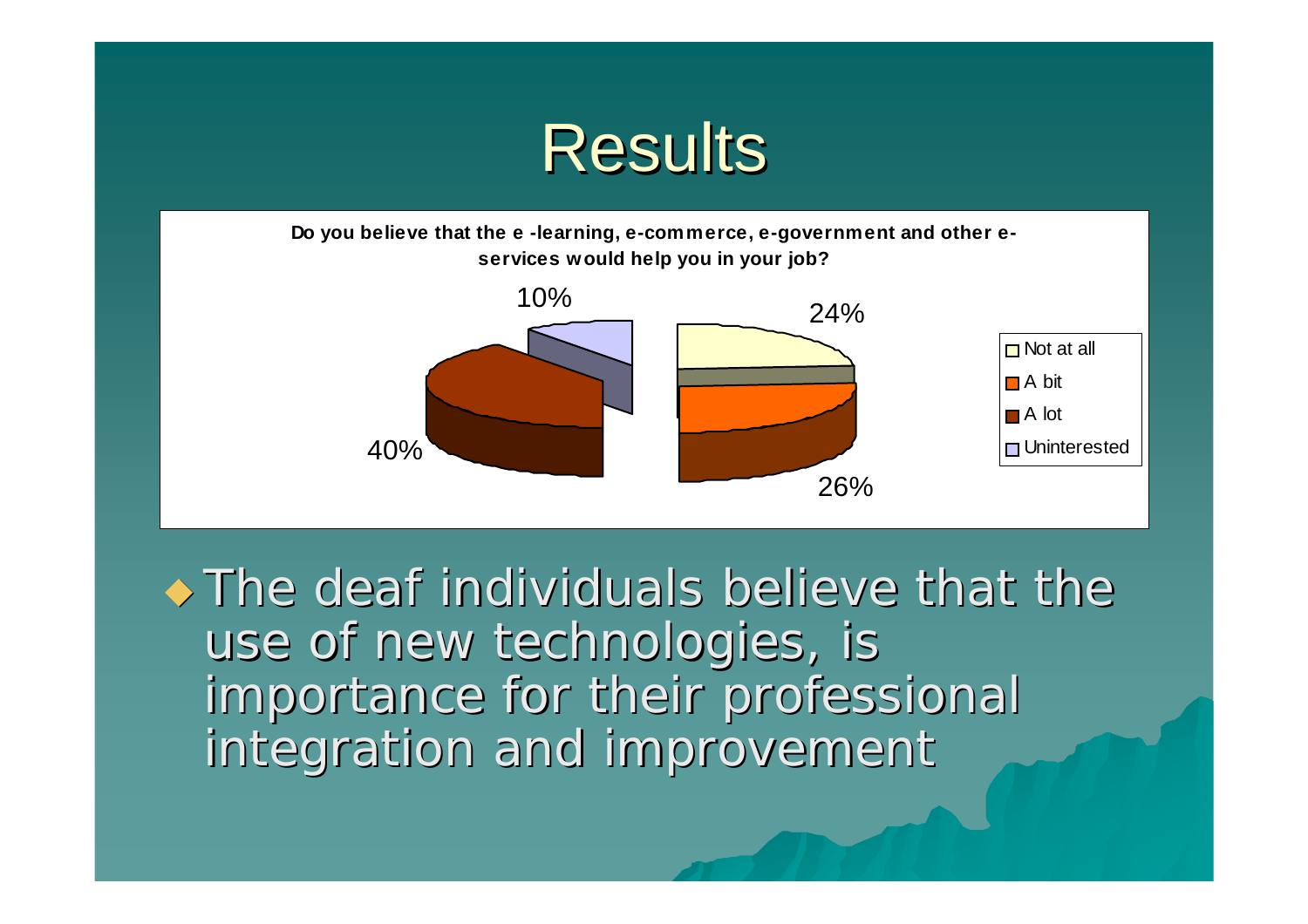## **Problems and limitations Problems and limitations**

 $\bullet$  In some areas of the language there are no standardized signs, so there may be some theoretical objections as to the use of particular entries. ◆ DSL links of at least 384Kbps are considered as the minimal requirement for a Sign Language Virtual Classroom